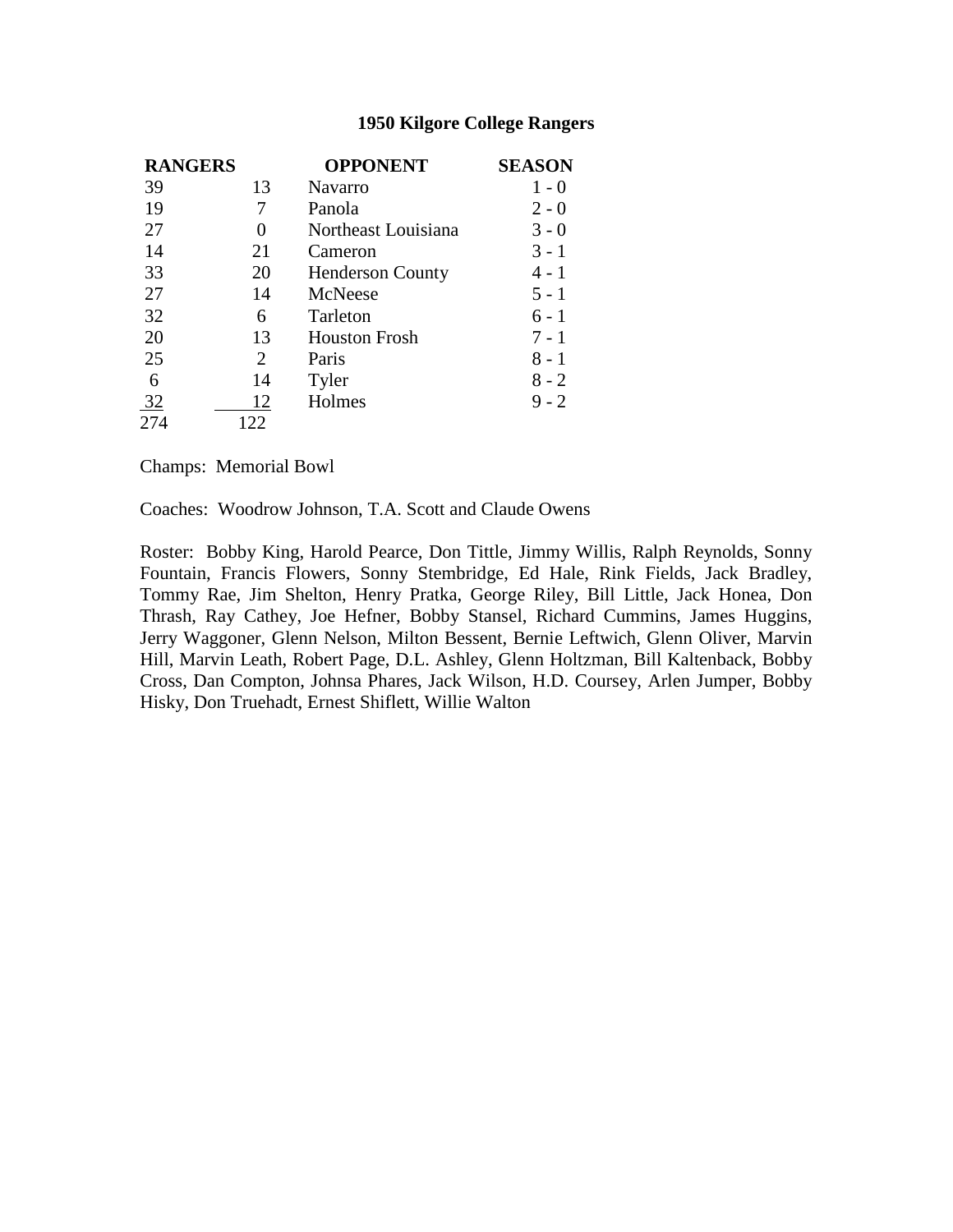| <b>RANGERS</b> |     | <b>OPPONENT</b>         | <b>SEASON</b> |
|----------------|-----|-------------------------|---------------|
| 21             | 0   | <b>Navarro</b>          | $1 - 0$       |
| 14             |     | Del Mar                 | $2 - 0$       |
| 26             | 6   | Arlington               | $3 - 0$       |
| 41             | 0   | Cameron                 | $4 - 0$       |
| 47             | 14  | Tarleton                | $5 - 0$       |
| 40             | 25  | <b>Houston Frosh</b>    | $6 - 0$       |
| 61             | 7   | <b>Henderson County</b> | $7 - 0$       |
| 34             | 7   | Paris                   | $8 - 0$       |
| $\overline{7}$ | 26  | Tyler                   | 8 - 1         |
|                | 20  | Wharton                 | $8 - 2$       |
| 27             | 14  | Northeast Oklahoma A&M  | $9 - 2$       |
| 346            | 126 |                         |               |

CHAMPION: Texas Rose Bowl

COACHES: Woodrow Johnson, T.A. Scott and Claude Owens

ROSTER: Milton Bessent, Billy Blakely, Millar Browne, Ray Cathey, Bobby Cippel, Boyd Collins, Dan Compton, James Duncan, Nolan Field, John Glenn, Gene Gold, Jack Gray, Don Gregory, Choyse Hall, Perry Heard, Max Hightower, Bobby Hiskey, Jack Hobbs, Jack Honea, Jack Jacobs, Paul Jones, Harold King, Bernie Leftwich, Don Lenamon, Charles Lewis, Frank Newland, Glen Oliver, Robert Page, Eugene Powell, Robert Poland, Delbert Propes, Ralph Reynolds, George Riley, Tommy Rodgers, Delbert Rowland, Jim Spence, Bobby Stansel, William Stembridge, Don Treuhardt, Searle Walton, Gerald Wilkes, James Williams, Carl Womble, Jimmy Woodson.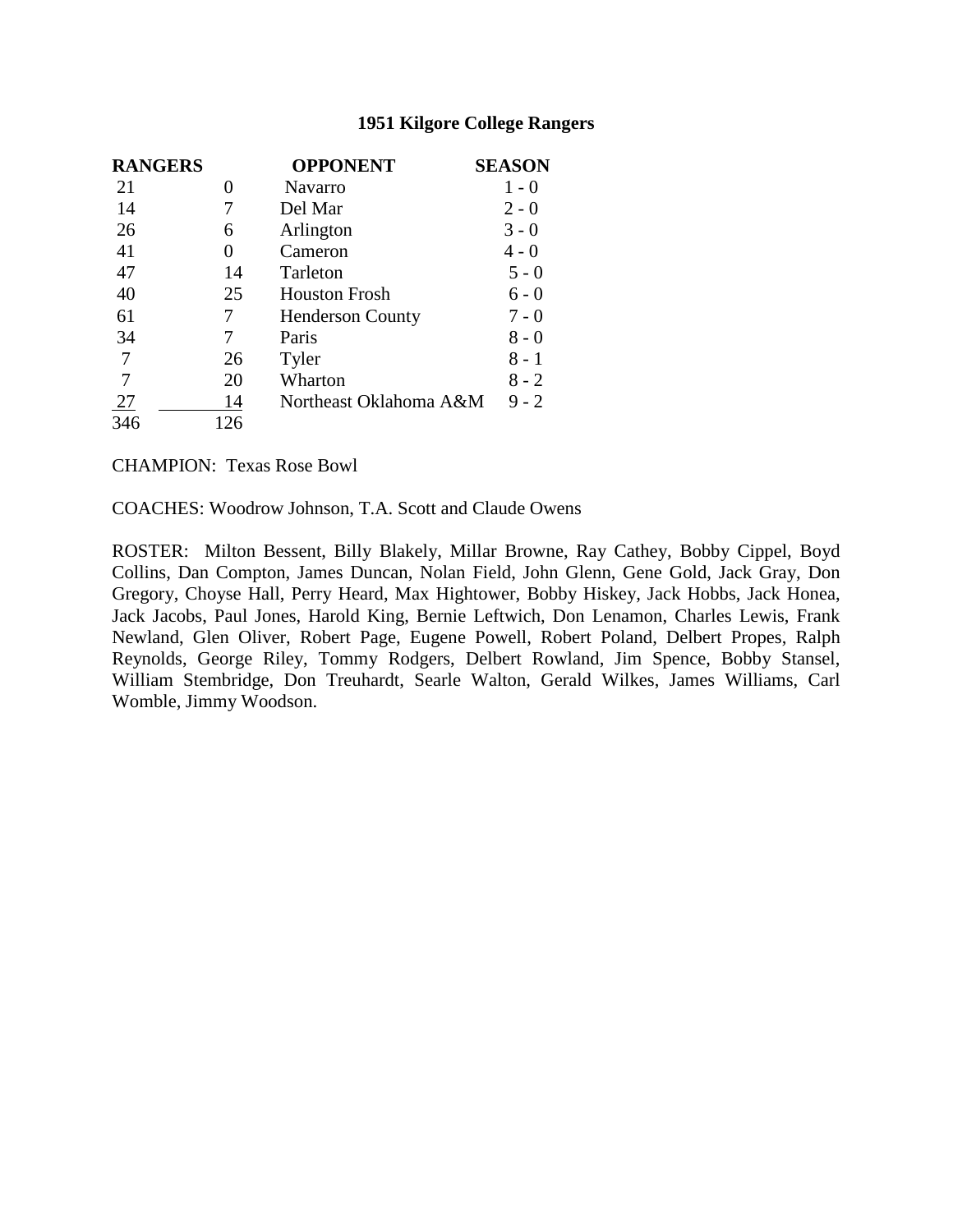| <b>RANGERS</b> |           | <b>OPPONENT</b> | <b>SEASON</b> |
|----------------|-----------|-----------------|---------------|
| 21             | O         | <b>Navarro</b>  | $1 - 0$       |
| 20             | 47        | Del Mar         | $1 - 1$       |
| 15             |           | North Texas     | $2 - 1$       |
| 20             | 21        | Wharton         | $2 - 2$       |
| 19             | 19        | Victoria        | $2 - 2 - 1$   |
| 13             | 35        | Cameron         | $2 - 3 - 1$   |
| 7              | 13        | Tarleton        | $2 - 4 - 1$   |
| 0              |           | Paris           | $2 - 5 - 1$   |
| $\theta$       | 12        | Little Rock     | $2 - 6 - 1$   |
| <u>13</u>      | <u>41</u> | Tyler           | $2 - 7 - 1$   |
| 128            | 202       |                 |               |

COACHES: Woodrow Johnson, T.A. Scott and Claude Owens

ROSTER: Travis Lee, Bibb Wilcox, Howard McSpedden, Thurston Bridges, Tommy Rodgers, Billy Blakely, Don Thrash, Wenert Trich, Sam Buchmeyer, James Wachel, Wayne Durham, Don Gregory, Jerry Musick, John Jennings,Gary Lattier, Woody Woodson, Gene Powell, Paul Jones, Choyse Hall, Robert Page, Delbert Rowland, James Duncan, H. E. Williams, Jay Fikes, Billy Hardy, Wesley Perren, David Newbolt, Ivy Munn, Jimmy Dalrymple, Bill Collins, Bill Lowrance, Frank Newland, Woody Pierce, Bobby Poland, Charley Moore, Hap Roberts, James Bogard, Ward Kuykendall, Tony Montalbano, Bill Brookshire, Freddy Stagl, Douglas Griggs, Buddie Wachel, Boze Ansley, Gene Gold, Robert Powell, John Patrick, Charles Cowen, Howard Hardy, Buddy Bigbie, Jerry Martin, John Reeman, Roy Jones, Frank Campbell, Joe Higginbotham, Adron Dunnavant, Mgr., Clyde Houston, Mgr.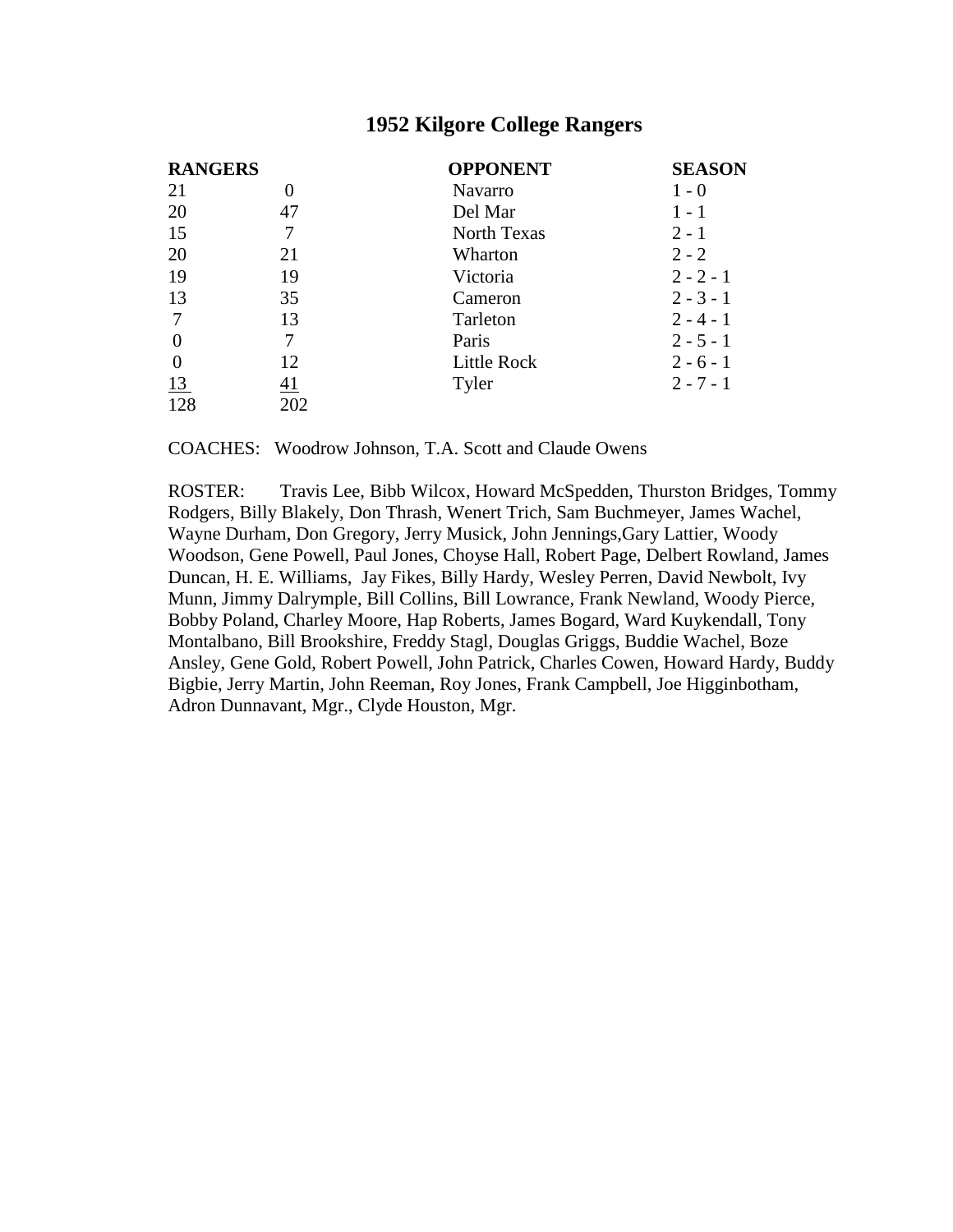| 1953 Kilgore College Rangers |     |                 |               |  |
|------------------------------|-----|-----------------|---------------|--|
| <b>RANGERS</b>               |     | <b>OPPONENT</b> | <b>SEASON</b> |  |
| 12                           | 19  | <b>Navarro</b>  | $0 - 1$       |  |
| 20                           | 6   | Del Mar         | $1 - 1$       |  |
| 27                           | 6   | Arlington       | $2 - 1$       |  |
| 6                            | 13  | Wharton         | $2 - 2$       |  |
| 26                           | 13  | Cameron         | $3 - 2$       |  |
| 40                           | 7   | Tarleton        | $4 - 2$       |  |
| 34                           | 13  | Victoria        | $5 - 2$       |  |
| 13                           | 26  | Paris           | $5 - 3$       |  |
| 33                           | 12  | <b>SMUB</b>     | $6 - 3$       |  |
| $\overline{0}$               | 39  | Tyler           | $6 - 4$       |  |
| 211                          | 154 |                 |               |  |

COACHES: Jasper Flanakin, Steve Hughes and Joe Turner

ROSTER: Thurston Bridges, J.B. McCrory, Eddie Riley, Sam Buchmeyer, Lavonne Cox, Rogers Hampton, Bibb Wilcox, Jimmy Bland, Chief Mathiews, Jerry Little, Ray Korenenk, Harold Stanley, Billy Hardy, Jimmy Peacock, Wayland Saver, Bert Lindsey, Pat Murphy, Buddy Homer, Terry Herrman, Ronnie Logan, Dick Didrikson, Gayle Patrick, Bill Craft, Charlie Schwartz, Bob Cashion, Donnie Caraway, Joe Tyler, John Jennings, Jon White, Jack Devoll, Gene Gibson, Bob Dahlke, Jackie Barrett, Hap Roberts, Ferman Tullous, Allen Boren, Jim Coats, Robert Lewis, Robert Howington, Delmer Sewell, Duane Evans, Jimmy Dalrymple, Bob Clendennen, Benny Elam, Buddy Bigview, Dickie Trich, Tom Harris, Sonny Peveto, Clyde Houston, Mgr.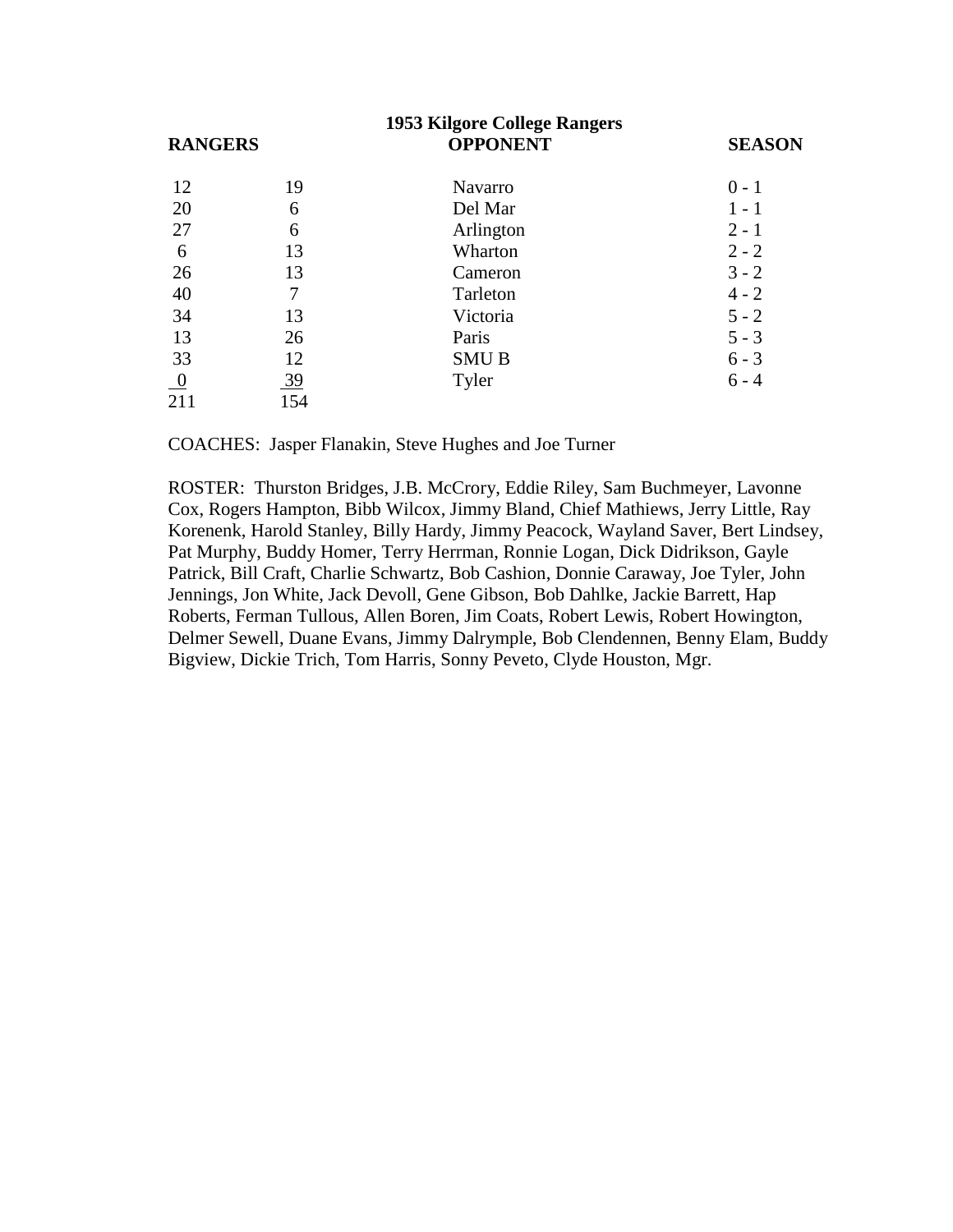| <b>1954 Kilgore College Rangers</b> |     |                         |               |  |
|-------------------------------------|-----|-------------------------|---------------|--|
| <b>RANGERS</b>                      |     | <b>OPPONENT</b>         | <b>SEASON</b> |  |
| 45                                  | 9   | <b>Navarro</b>          | $1 - 0$       |  |
| 54                                  | 20  | <b>Henderson County</b> | $2 - 0$       |  |
| 16                                  | 20  | Arlington               | $2 - 1$       |  |
| 73                                  | 6   | <b>Blinn</b>            | $3 - 1$       |  |
| 21                                  | 13  | Tarleton                | $4 - 1$       |  |
| 28                                  | 25  | Victoria                | $5 - 1$       |  |
| 32                                  | 6   | Wharton                 | $6 - 1$       |  |
| 3                                   | 0   | Del Mar                 | $7 - 1$       |  |
| 28                                  | 14  | <b>Houston Frosh</b>    | $8 - 1$       |  |
| 27                                  | 6   | Tyler                   | $9 - 1$       |  |
| 327                                 | 119 |                         |               |  |

Longhorn Conference Champions

COACHES: Jasper Flanakin, Solon Holt and Joe Turner

ROSTER: Jesse Tompkins, W.T. Black, Jimmy Hawthorne, Bob Bustin, Donnie Caraway, Rodney Lebouef, Raymond Manchester, C.T. Bell, Pete Dean, Jon White, Bert Lindsey, C.B. Johnson, Bob Clendennen, David Slater, Bob Davis, Blain Duncan, John Hewitt, Robert Lewis, Jimmy Bland, Wayne Henson, Raymond Calloway, Harold Short, Ronnie Logan, Tony Hartshell, Harold Stanley, Thomas Harvey, Jimmy Williams, Harold King, Jackie Barrett, Jimmie Peacock, James Clark, Lavonne Cox, Benny Lawrence, William Draper, Bryant Lewis, Jimmy Barber, Keats Mullikin, James Cureton, Dale Taylor, Bilbo Jarrell, James Oliphant, Mgr., Harry Bullard, Mgr., James Stanley, Mgr.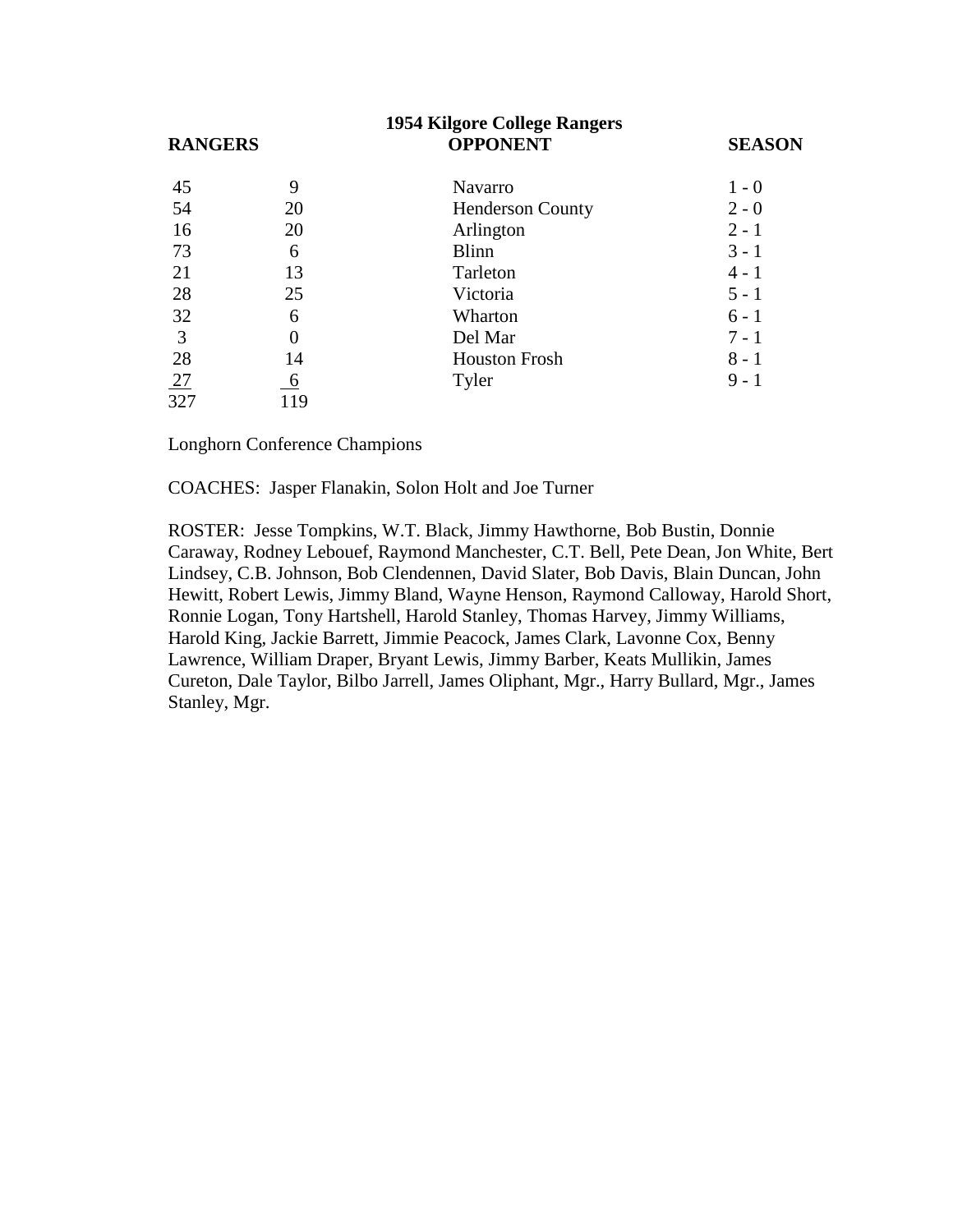| <b>RANGERS</b> |          | <b>OPPONENT</b>         | <b>SEASON</b> |
|----------------|----------|-------------------------|---------------|
| 32             | 20       | Navarro                 | $1 - 0$       |
| 14             | 13       | Arlington               | $2 - 0$       |
| 20             | 14       | Tarleton                | $3 - 0$       |
| 14             | $\theta$ | Paris                   | $4 - 0$       |
| 35             |          | Conners                 | $5 - 0$       |
| 26             |          | Victoria                | $6 - 0$       |
| 13             | 26       | Wharton                 | $6 - 1$       |
| 27             | 29       | Del Mar                 | $6 - 2$       |
| 47             | 6        | <b>Henderson County</b> | $7 - 2$       |
| 14             | 13       | Tyler                   | $8 - 2$       |
| 242            | 121      |                         |               |

COACHES: Jasper Flanakin Solon Holt Joe Turner

ROSTER: Don Nation, Donald Audas, Lamar Hevert, E.C. Davenport, James Hatton, Bo Johnston, Bobby Davis, Bobby Parker, Freddie Rigden, Jimmie Coulter, Bobby Randel, Dale Taylor, Jerry Rogers, Falius Arnold, Tony Hartsell, Benny Lawrence, Charles Lyles, Charles Crowder, Jerry Fults, Tony Dressell, Don Guidrt, Joe Harbour, J.W. Monday, Larry Richardson, Joe Collier, Don Marcontel, Jimmy Reed, Bill Hines, J.L. Tucker, Roddy Dorsey, Glen McCommon, Ken Rozelle, Ed Whitehead, Ted Barnett, Jimmy Johnson, Pete Dean, Campbell, Fairchild, Fults, Commings, Nation, Bobby Randel, Robert Lewis, James Oliphant, Mgr., Harry Bullard, Mgr.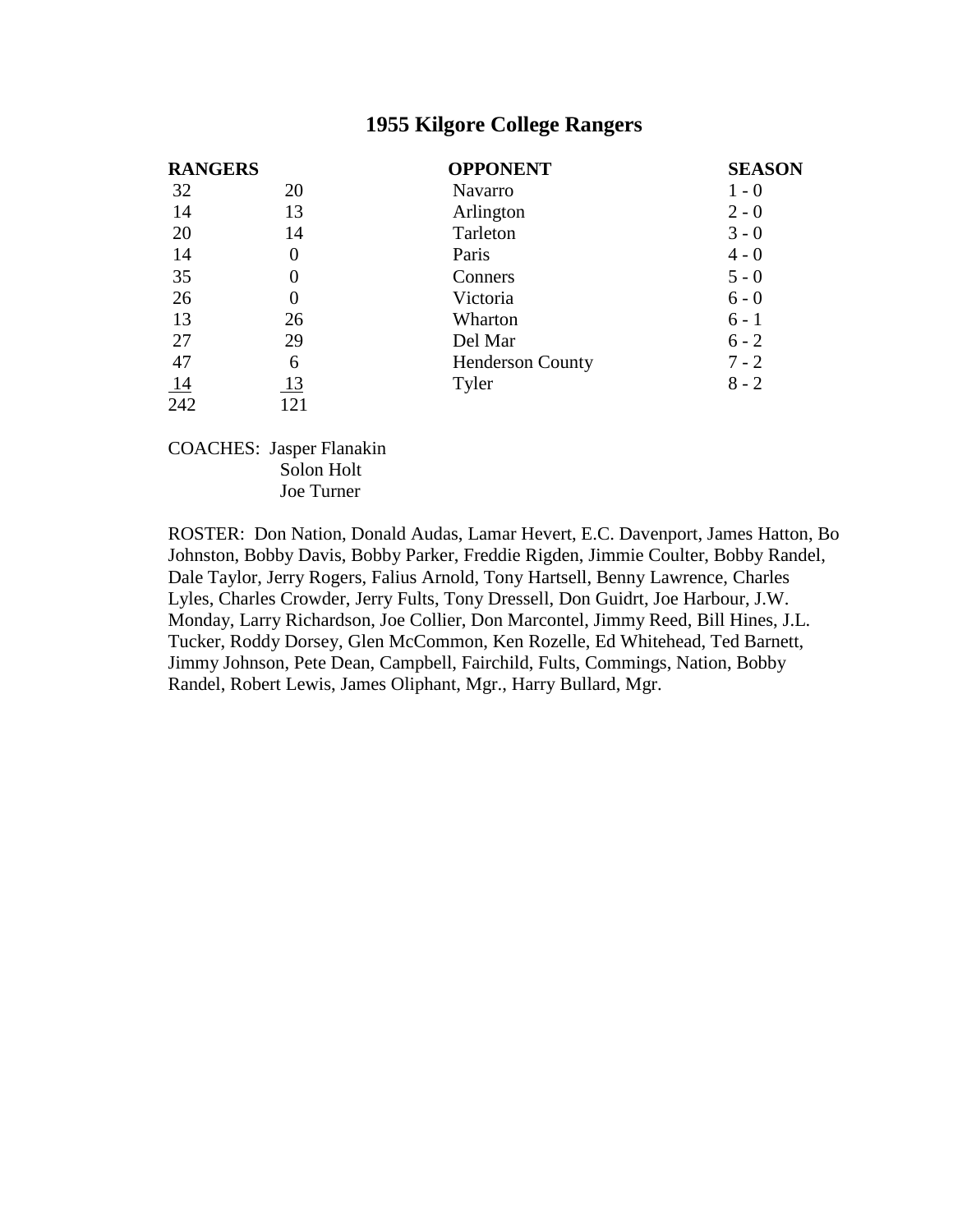| <b>RANGERS</b>   |     | <b>OPPONENT</b> | <b>SEASON</b> |
|------------------|-----|-----------------|---------------|
| 38               | 27  | Navarro         | $1 - 0$       |
| 64               |     | Connors         | $2 - 0$       |
| 13               | 40  | Tarleton        | $2 - 1$       |
| 21               | 13  | Paris           | $3 - 1$       |
| 12               |     | Wharton         | $4 - 1$       |
| $\theta$         | 12  | Perkinston      | $4 - 2$       |
| 20               | 13  | Victoria        | $5 - 2$       |
| 14               |     | Ranger          | $6 - 2$       |
| 7                | 27  | Del Mar         | $6 - 3$       |
| 13               |     | Tyler           | $7 - 3$       |
|                  |     | Pearl River, MS | $8 - 3$       |
| $\frac{20}{222}$ | 153 |                 |               |

Longhorn Conference Co-Champions Hospitality Bowl Champion

COACHES: Jasper Flanakin Solon Holt

ROSTER: Everett Baker, Noel Barfield, Bobby Benefield, Nadre Bood, Bill Broom, Paul Carswell, Billy Davenport, Tony Dressell, Fred Friday, Richard Griffin, Joe Harbour, James Hatton, Lamar Hebert, Bill Hines, Don Holley, Sid Ingam, Jim Hughes, Dean Johnson, Bud Jones, Charles Lyles, Gene Monroe, Bobby Parker, Glen Raby, Rudy Radasinavich, Bobby Randel, Jim Reed, Jerry Reeves, Jerry Rogers, Robert Shick, Gordon Smith, John Temple, Morris Teutsch, Don Truly, Delbert Walker, P.D. Wallace, Jimmie Webb, Jerry Wharton and Jack Williams.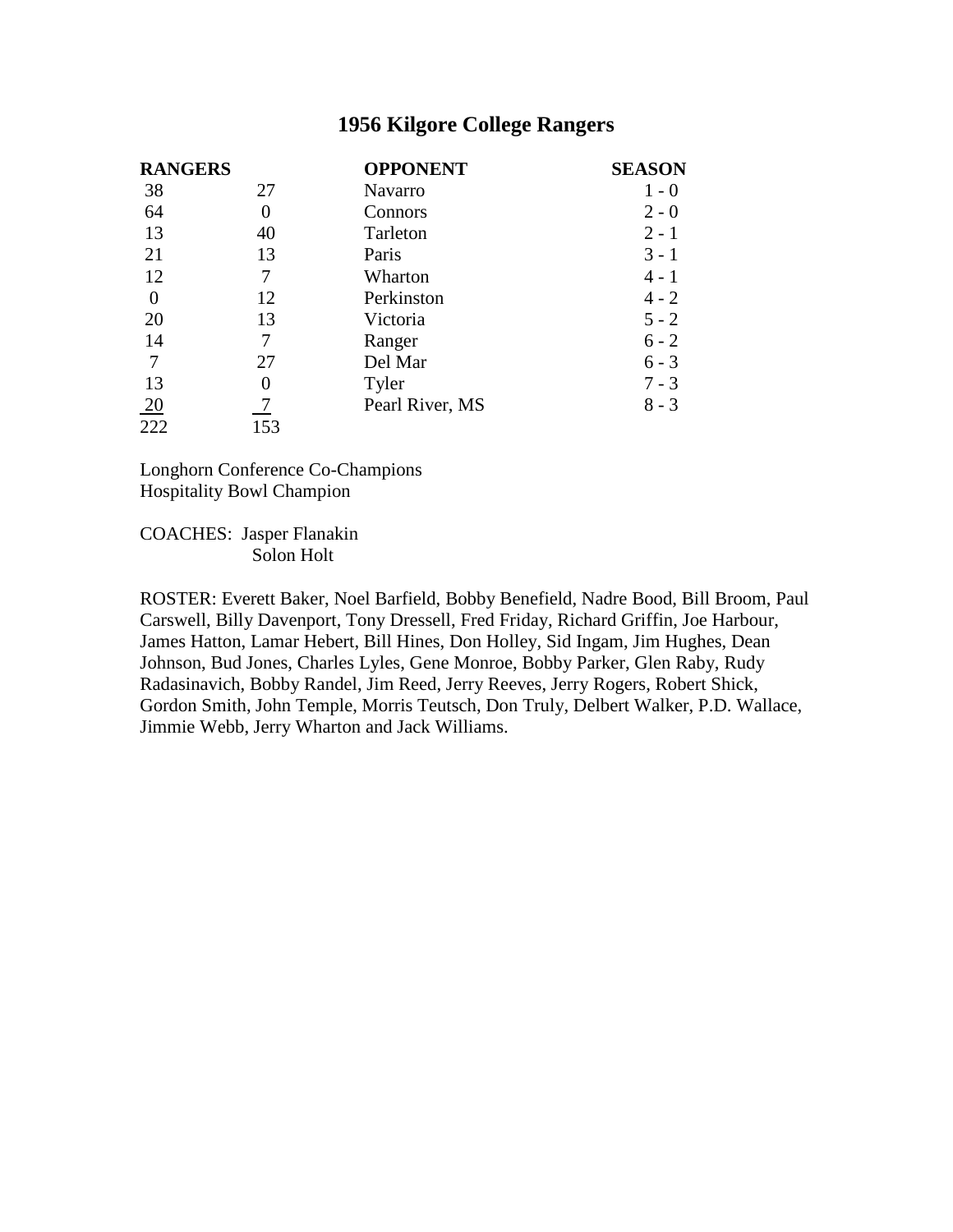| <b>RANGERS</b> |            | <b>OPPONENT</b> | <b>SEASON</b> |
|----------------|------------|-----------------|---------------|
| $\theta$       | 32         | Arlington       | $0 - 1$       |
| 27             | 0          | Navarro         | $1 - 1$       |
| 14             | $\theta$   | Tarleton        | $2 - 1$       |
| 27             | 6          | Paris           | $3 - 1$       |
| 27             |            | Wharton         | $4 - 1$       |
| 22             | $\theta$   | Perkinston      | $5 - 1$       |
| 13             | 19         | Victoria        | $5 - 2$       |
| 35             | $\theta$   | Del Mar         | $6 - 2$       |
| 25             | <u> 19</u> | Cameron, OK.    | $7 - 2$       |
| 190            | 83         |                 |               |

Longhorn Conference Co-Champions

COACHES: Solon Holt J.W. Bolton

ROSTER: Don Marton, Gordon Smith, David Wieting, Bobby Benefield, Ed Bernie, Nader Bood, Wally Cox, Morris Elder, Jerry Hawley, Robert Schick, James Banks, Noel Barfield, Phil Bennett, Paul Carswell, Leo Glass, Henry Matthis, Wayne Shirley, Warry Wright, Ross Falco, Jim Kuehne, Milton McClung, Wade Rawls, Morris Teutsch, Billy Broom, Mike Flanagan, Fred Friday, David Garner, John Jackson, Bud Jones, Don Matthews, Ed Stiefer, Bobby Thompson, Sammy Swyer, Dean Johnston, Gerald Mann, Malcolm Brewer, Trot Burch, Harris Connell, Bobby Keeling, Jim Goforth, Dwain Hardin, Raymond Russell, Joel Terry, Gary Whites, Richard Zamora, Richard Hamilton, Mgr., Kenneth Cochran, Mgr.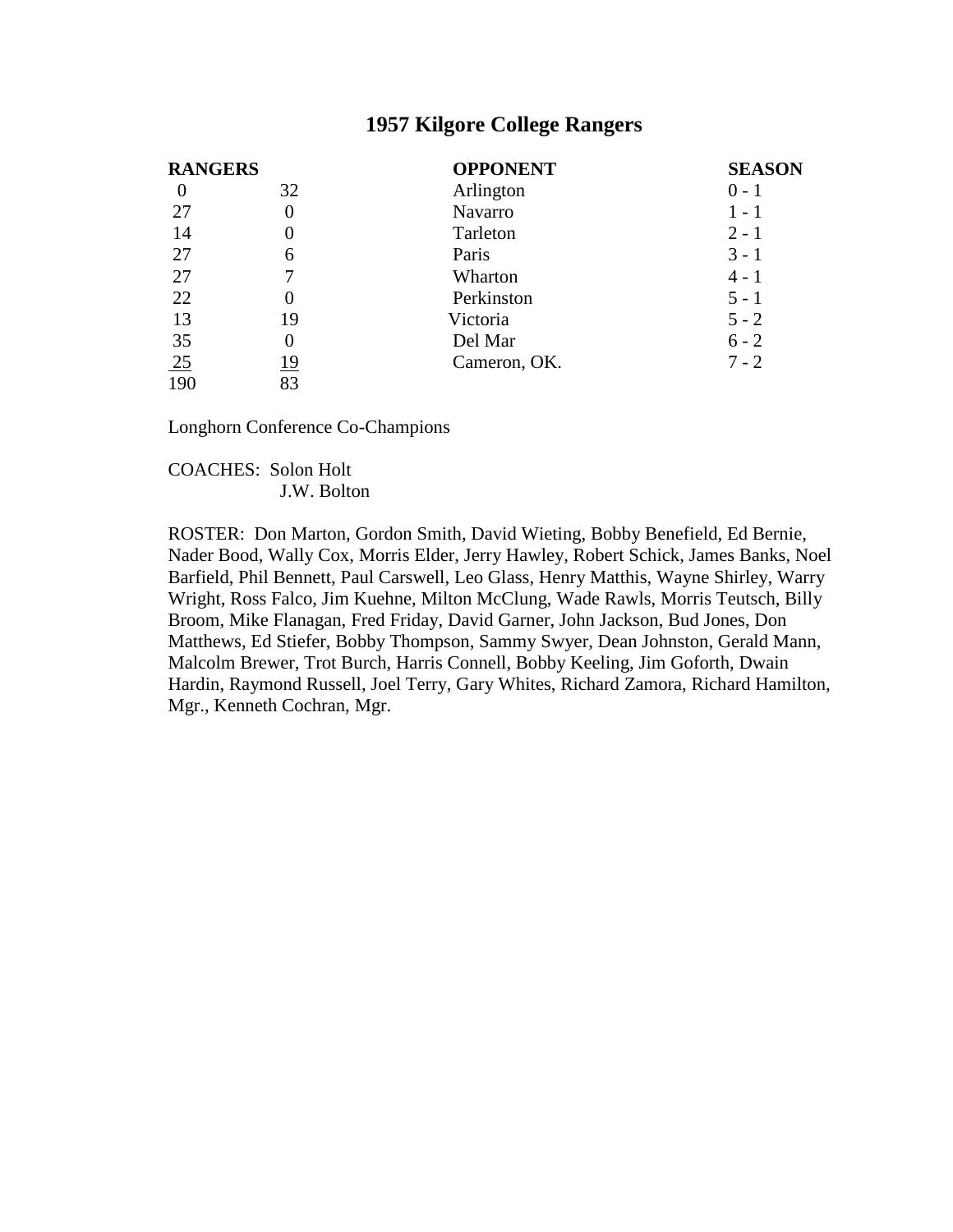| <b>RANGERS</b> | <b>OPPONENT</b> | <b>TEAM</b> | <b>RECORD</b> |
|----------------|-----------------|-------------|---------------|
| 19             | 14              | Texarkana   | $1 - 0$       |
| 14             |                 | Perkinston  | $2 - 0$       |
| 26             | 6               | Paris       | $3 - 0$       |
| 8              |                 | Tarleton    | $4 - 0$       |
| $\overline{0}$ | 21              | Arlington   | $4 - 1$       |
| 14             |                 | Victoria    | $5 - 1$       |
| 12             | 28              | Tyler       | $5 - 2$       |
| 6              | 28              | Del Mar     | $5 - 3$       |
| 14             |                 | Wharton     | $6 - 3$       |
| 113            | 104             |             |               |

COACHES: J.W. Bolton Solon Holt

ROSTER: Mike Flanagan, Ross Falcok, Phil Bennett, Leo Glass, Bobby Keeling, Gary Whites, Troy Burch, Morris Elder, Wayne Smith, Jimmy Pengally, Curtis Williams, Don White, Dwain Hardin, Sammy Dwyer, David Wieting, Wallace Miller, Joel Terry, Delbert Walker, Weldon Strickland, Ed Steifer, Don Matthews, Buddy Hodges, Charles Moore, Lewis Williamson, Jimmy Threadgill, Charles Poole, Jimmy Garrett, Roy Ferguson, Dale Gallagher, Tony Miranda, Paul Beebe, Red Jackson, Jimmy Ashworth, Gene Brady, Lonnie Williams, Roland Lindsey, Craig Clark, Winston Payne, Jimmy Robinson, Jim Huey, Jerry Mackey, Norman Purvis, Ferry Mayo, Terry Irick, Jerry Buckner, Trainer, Allen Eggert, Trainer, Richard Hamilton,Trainer.